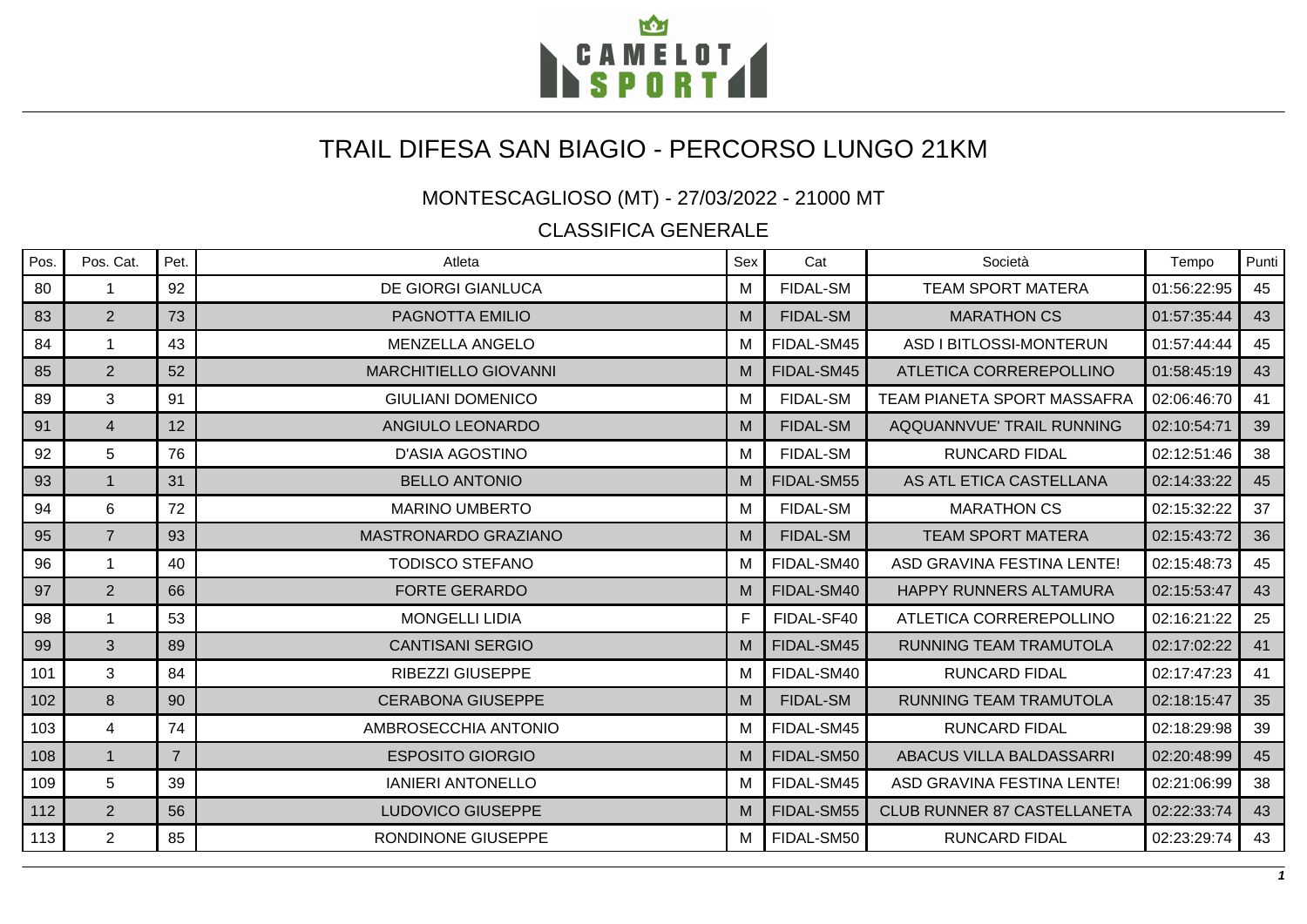

| Pos. | Pos. Cat.      | Pet.           | Atleta                      | Sex | Cat             | Società                        | Tempo       | Punti |
|------|----------------|----------------|-----------------------------|-----|-----------------|--------------------------------|-------------|-------|
| 114  | $\overline{4}$ | 44             | <b>VISAGGIO RICCARDO</b>    | M   | FIDAL-SM40      | <b>ASD LA FENICE</b>           | 02:23:46:24 | 39    |
| 115  | 3              | 95             | <b>BOZZA FILIPPO</b>        | м   | FIDAL-SM50      | <b>GS ATHLOS MATERA</b>        | 02:24:36:74 | 41    |
| 116  | $\mathbf{1}$   | 57             | <b>BARTOLOMEO SAVINO</b>    | M   | FIDAL-SM35      | <b>GM SPORT ASD</b>            | 02:24:41:50 | 45    |
| 117  | 9              | 94             | <b>UGOLINI ALESSANDRO</b>   | M   | <b>FIDAL-SM</b> | THE PRISON ASD                 | 02:25:24:24 | 34    |
| 118  | 3              | 24             | PETRELLI VINCENZO           | M   | FIDAL-SM55      | AQQUANNVUE' TRAIL RUNNING      | 02:25:25:76 | 41    |
| 121  | 4              | 38             | DE TULLIO GAETANO           | M   | FIDAL-SM55      | ASD GRAVINA FESTINA LENTE!     | 02:25:33:49 | 39    |
| 122  | $6\phantom{1}$ | 6              | <b>CENTONZE FLORIANO</b>    | M   | FIDAL-SM45      | ABACUS VILLA BALDASSARRI       | 02:26:19:99 | 37    |
| 123  | $\overline{7}$ | 79             | <b>GIOVANNI SILVANO</b>     | м   | FIDAL-SM45      | <b>RUNCARD FIDAL</b>           | 02:26:49:50 | 36    |
| 124  | $5\phantom{.}$ | $\overline{4}$ | <b>TONELLI BRUNO</b>        | M   | FIDAL-SM40      | AA MANZARI CASAMASSIMA         | 02:28:00:00 | 38    |
| 125  | 6              | $\overline{2}$ | <b>NANNA SILVIO</b>         | м   | FIDAL-SM40      | AA MANZARI CASAMASSIMA         | 02:28:01:75 | 37    |
| 126  | $5\phantom{1}$ | 87             | <b>SANNELLI DOMENICO</b>    | M   | FIDAL-SM55      | <b>RUNNERS GINOSA</b>          | 02:30:55:75 | 38    |
| 127  |                | 88             | <b>TORTORELLA PIETRO</b>    | м   | FIDAL-SM60      | <b>RUNNERS GINOSA</b>          | 02:31:22:90 | 45    |
| 128  | $\overline{4}$ | 47             | <b>VENOSA GIUSEPPE</b>      | M   | FIDAL-SM50      | ASD PODISTICA POLLESE          | 02:31:23:13 | 39    |
| 129  | 8              | 54             | <b>ALBA RAIMONDO</b>        | M   | FIDAL-SM45      | <b>ATLETICA MONOPOLI</b>       | 02:32:07:76 | 35    |
| 130  | 2              | 34             | <b>DEL GIUDICE GREGORIO</b> | M   | FIDAL-SM35      | AS DOF AMATORI TURI            | 02:33:48:76 | 43    |
| 132  | 3              | 11             | <b>GAETANI GABRIELE</b>     | м   | FIDAL-SM35      | AMATORI CASTRIGNANO DE GRECI   | 02:34:13:51 | 41    |
| 133  | 6              | 27             | <b>DALENA DOMENICO</b>      | M   | FIDAL-SM55      | AS AMATORI PUTIGNANO           | 02:34:33:26 | 37    |
| 134  | 9              | 83             | <b>QUARANTA MAX</b>         | M   | FIDAL-SM45      | <b>RUNCARD FIDAL</b>           | 02:34:48:52 | 34    |
| 135  | 10             | 36             | <b>MELE ANTONIO</b>         | M   | FIDAL-SM45      | <b>AS DOF AMATORI TURI</b>     | 02:37:22:77 | 33    |
| 136  | 5              | 35             | <b>GRATTON GIOVANNI</b>     | M   | FIDAL-SM50      | AS DOF AMATORI TURI            | 02:37:23:27 | 38    |
| 137  | $\overline{4}$ | 3              | <b>PASTORE NICOLA</b>       | M   | FIDAL-SM35      | AA MANZARI CASAMASSIMA         | 02:41:11:53 | 39    |
| 138  | 5              | 45             | <b>TROTTA DOMENICO</b>      | M   | FIDAL-SM35      | ASD METALFER POD. BRIENZA 2000 | 02:41:11:78 | 38    |
| 139  | 2              | 10             | <b>AMATO DONATO</b>         | M   | FIDAL-SM60      | AMATORI CASTRIGNANO DE GRECI   | 02:41:29:77 | 43    |
| 140  | 11             | 19             | LILLO ROCCO GIANNI          | м   | FIDAL-SM45      | AQQUANNVUE' TRAIL RUNNING      | 02:41:51:78 | 32    |
| 141  | 6              | 68             | <b>TRAGNI MARIO</b>         | М   | FIDAL-SM50      | HAPPY RUNNERS ALTAMURA         | 02:41:54:79 | 37    |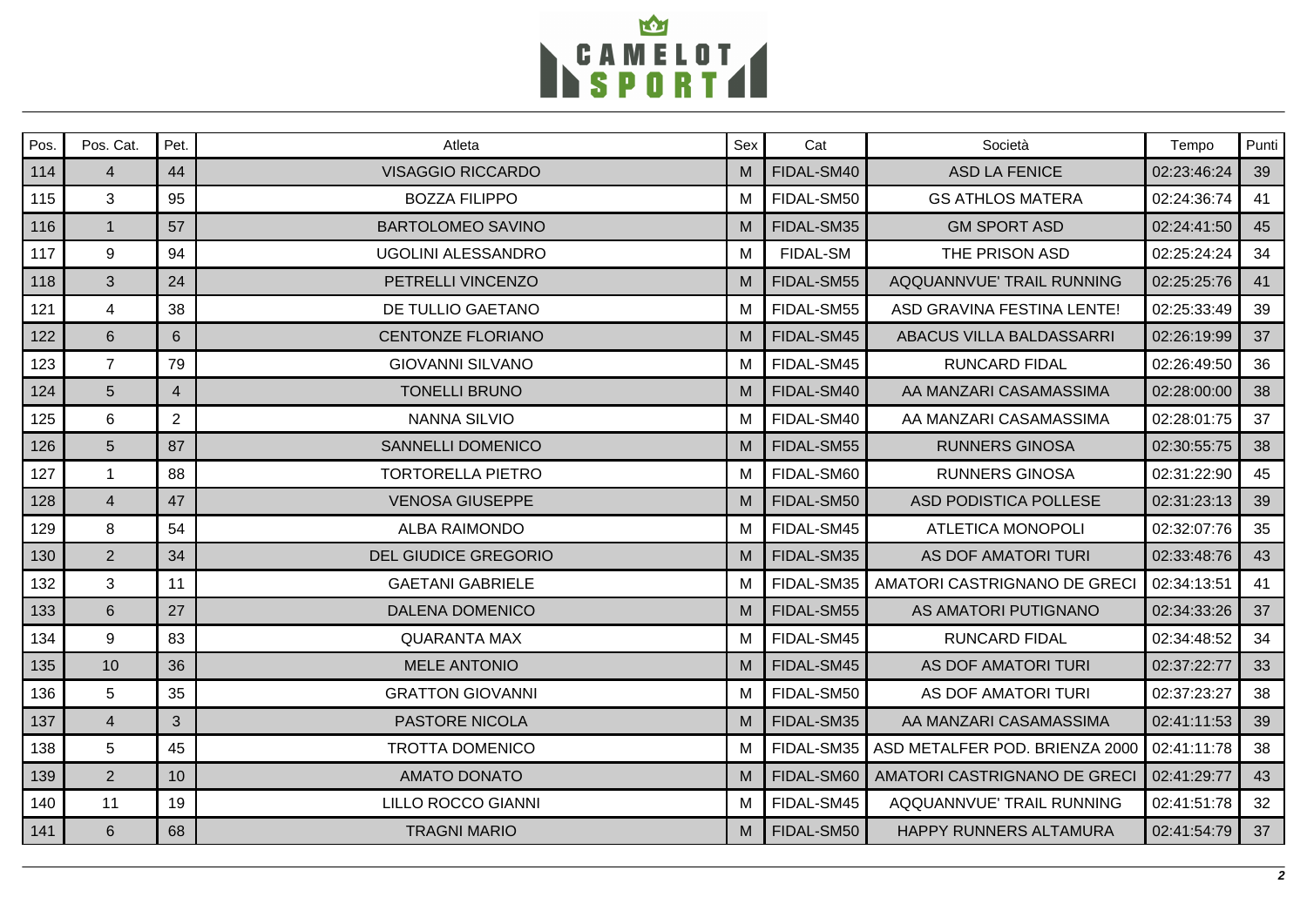

| Pos. | Pos. Cat.      | Pet. | Atleta                             | Sex | Cat             | Società                           | Tempo       | Punti |
|------|----------------|------|------------------------------------|-----|-----------------|-----------------------------------|-------------|-------|
| 142  | $\overline{7}$ | 70   | <b>CIAGLIA ANTONIO</b>             | M   | FIDAL-SM40      | <b>LUCANI FREE RUNNERS</b>        | 02:42:29:78 | 36    |
| 143  | 12             | 82   | <b>MANGINI ANGELO</b>              | M   | FIDAL-SM45      | <b>RUNCARD FIDAL</b>              | 02:43:17:53 | 31    |
| 144  | 8              | 13   | <b>COLAMESTA FRANCESCO</b>         | м   | FIDAL-SM40      | AQQUANNVUE' TRAIL RUNNING         | 02:44:45:53 | 35    |
| 145  | $\overline{7}$ | 63   | <b>PERRONE LUIGI</b>               | M   | FIDAL-SM50      | <b>GS ATLETICA AMATORI CORATO</b> | 02:46:16:38 | 36    |
| 146  | 9              | 69   | DI PAOLA FRANCESCO                 | M   | FIDAL-SM40      | <b>IKKOS ATLETI TARANTO ASD</b>   | 02:46:30:54 | 34    |
| 147  | $\mathbf{1}$   | 61   | <b>ELICIO VITTORIA</b>             | F.  | FIDAL-SF55      | <b>GS ATLETICA AMATORI CORATO</b> | 02:47:30:29 | 25    |
| 148  | $\mathbf{1}$   | 41   | <b>CARRIERO PATRIZIA</b>           | F.  | FIDAL-SF45      | ASD I BITLOSSI-MONTERUN           | 02:48:23:30 | 25    |
| 149  | $\overline{7}$ | 21   | <b>MAGARIELLI ANTONIO</b>          | M   | FIDAL-SM55      | AQQUANNVUE' TRAIL RUNNING         | 02:49:13:79 | 36    |
| 150  | 8              | 77   | <b>DIONISIO FORTUNATO</b>          | M   | FIDAL-SM55      | <b>RUNCARD FIDAL</b>              | 02:51:45:55 | 35    |
| 151  | $\mathbf{1}$   | 26   | <b>TRICARICO VITO MARINO SANTE</b> | M   | FIDAL-SM65      | AQQUANNVUE' TRAIL RUNNING         | 02:51:51:81 | 25    |
| 152  | 6              | 37   | <b>GALIULO DOMENICO</b>            | M   | FIDAL-SM35      | ASD FITNESS EXELLENCE             | 02:52:07:80 | 37    |
| 153  | 8              | 64   | <b>SCALERA DIEGO</b>               | M   | FIDAL-SM50      | <b>GS ATLETICA AMATORI CORATO</b> | 02:52:12:30 | 35    |
| 154  | 13             | 96   | <b>MOLITERNI GIUSEPPE</b>          | м   | FIDAL-SM45      | ASD GRAVINA FESTINA LENTE!        | 02:52:41:30 | 30    |
| 155  | 14             | 67   | SILVANO PAOLO                      | M   | FIDAL-SM45      | <b>HAPPY RUNNERS ALTAMURA</b>     | 02:54:13:55 | 29    |
| 156  | 10             | 22   | MILANO MICHELE CLAUDIO             | М   | FIDAL-SM40      | AQQUANNVUE' TRAIL RUNNING         | 02:54:52:59 | 33    |
| 157  | 9              | 62   | <b>GROSSO GIOVANNI</b>             | M   | FIDAL-SM50      | <b>GS ATLETICA AMATORI CORATO</b> | 02:55:50:31 | 34    |
| 158  | 11             | 71   | ADORNETTO FRANCESCO                | м   | FIDAL-SM40      | <b>MARATHON CS</b>                | 02:56:13:56 | 32    |
| 159  | 10             | 65   | <b>CORNACCHIA MARCANTONIO</b>      | M   | FIDAL-SM50      | HAPPY RUNNERS ALTAMURA            | 02:56:51:32 | 33    |
| 160  | 10             | 80   | <b>LAQUALE SAVERIO</b>             | M   | <b>FIDAL-SM</b> | <b>RUNCARD FIDAL</b>              | 02:57:32:31 | 33    |
| 161  | 11             | 49   | <b>BEATO ANTONIO</b>               | M   | FIDAL-SM50      | ASD RUNNING CASSANO VENTI18       | 03:04:59:58 | 32    |
| 162  | 15             | 50   | <b>LIONETTI COSIMO</b>             | M   | FIDAL-SM45      | ASD RUNNING CASSANO VENTI18       | 03:04:59:84 | 28    |
| 163  | 3              | 32   | <b>COLUCCI ONOFRIO</b>             | M   | FIDAL-SM60      | AS ATL ETICA CASTELLANA           | 03:05:32:33 | 41    |
| 164  | 12             | 81   | <b>LATAGLIATA FERNANDO</b>         | M   | FIDAL-SM50      | <b>RUNCARD FIDAL</b>              | 03:05:50:83 | 31    |
| 165  | $\overline{2}$ | 8    | PORFIDO ANNAMARIA                  | F.  | FIDAL-SF55      | <b>AMATORI ATL ACQUAVIVA</b>      | 03:07:59:10 | 23    |
| 166  | $\overline{7}$ | 59   | CARDONE ORONZO                     | M   | FIDAL-SM35      | <b>GPDM LECCE</b>                 | 03:09:26:89 | 36    |